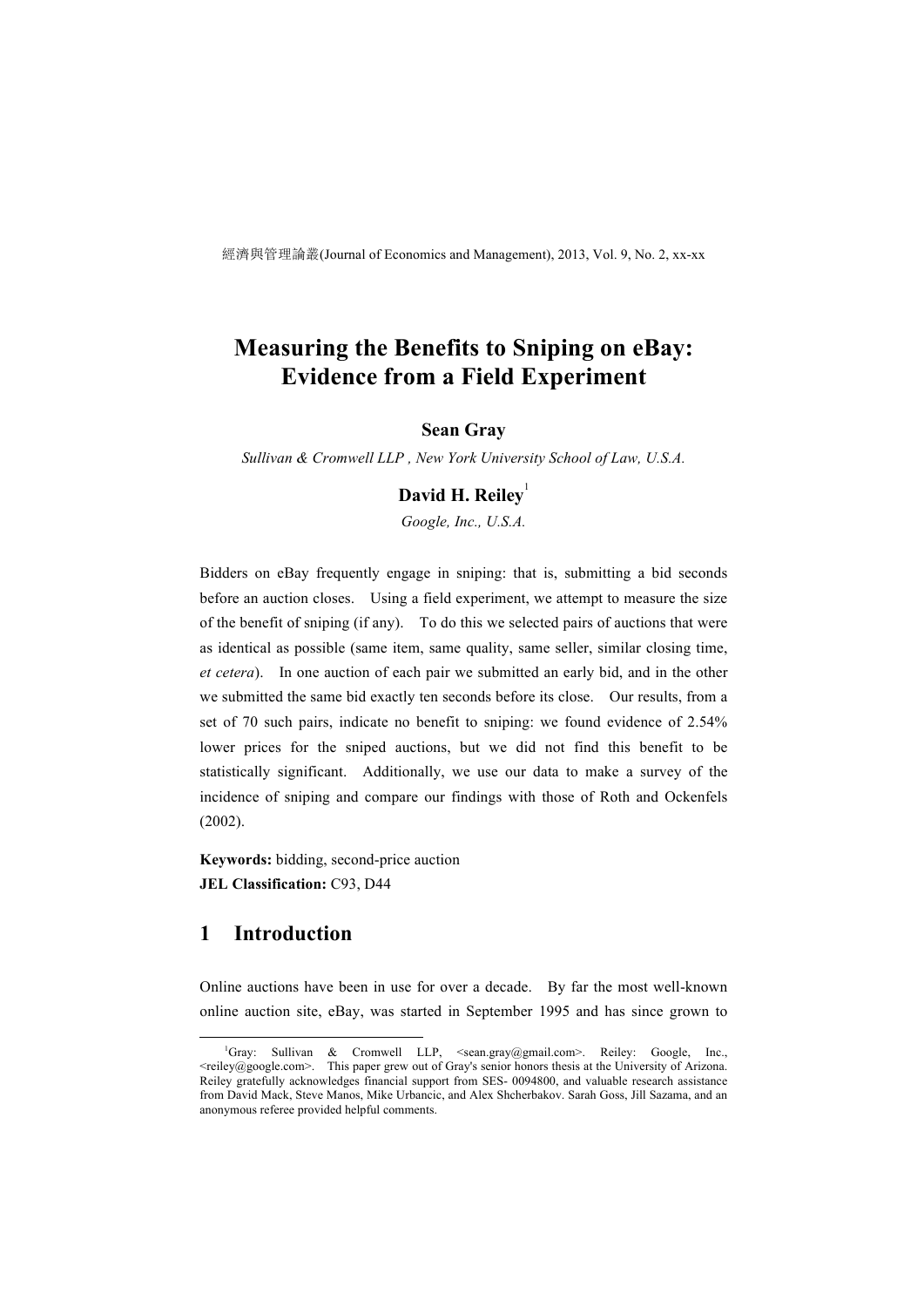include tens of millions of registered members from around the world.<sup>2</sup> As noted by many scholars, eBay's scale and diversity encourage its use as a platform for empirical studies of auction theory.<sup>3</sup>

One of the salient features of eBay, that the site's users and observers quickly notice, is the ubiquitous phenomenon of sniping. eBay employs a "hard close" in their auctions (see Ockenfels and Roth (2002)), meaning each auction has a definite, publicly known time at which it will end. Many eBay users believe it can be advantageous to submit the very last bid in a given auction, so that no rival bidder has an opportunity to react or counter the bid. For this reason, sniping is commonly perceived to increase the chance of winning an auction, decrease the final price paid for the item in question, or both.

The default process for bidding in eBay is the proxy bidding procedure (see Lucking-Reiley (2000)). Each bidder is asked to submit the maximum amount she is willing to pay for an item. When each bid is submitted, eBay automatically increases the current price of the auction to one increment above the second highest bid submitted to that point. The exact level of the current highest bid is unknown until it can be inferred by exceeding it. Proxy bidding, thus, essentially entails a collapsed English auction between the standing high bid and each new rival bid. eBay gives the following description of proxy bidding to their users:

- *1. When you place a bid, you enter the maximum amount you'd be willing to pay for the item. Your maximum amount is kept confidential from other bidders and the seller.*
- *2. The eBay system compares your bid to those of the other bidders.*
- *3. The system places bids on your behalf, using only as much of your bid as is necessary to maintain your high bid position (or to meet the reserve price). The system will bid up to your maximum amount.*
- *4. If another bidder has a higher maximum, you'll be outbid. BUT, if no other bidder has a higher maximum, you win the item. And you could pay significantly less than your maximum price!*

 <sup>2</sup>  $E^2$ For a more detailed history of online auctions, see Lucking-Reiley (2000).

<sup>&</sup>lt;sup>3</sup>Bajari and Hortacsu (2004) and Ockenfels, Reiley, and Sadrieh (2007) provide useful reviews of the academic literature on online auctions.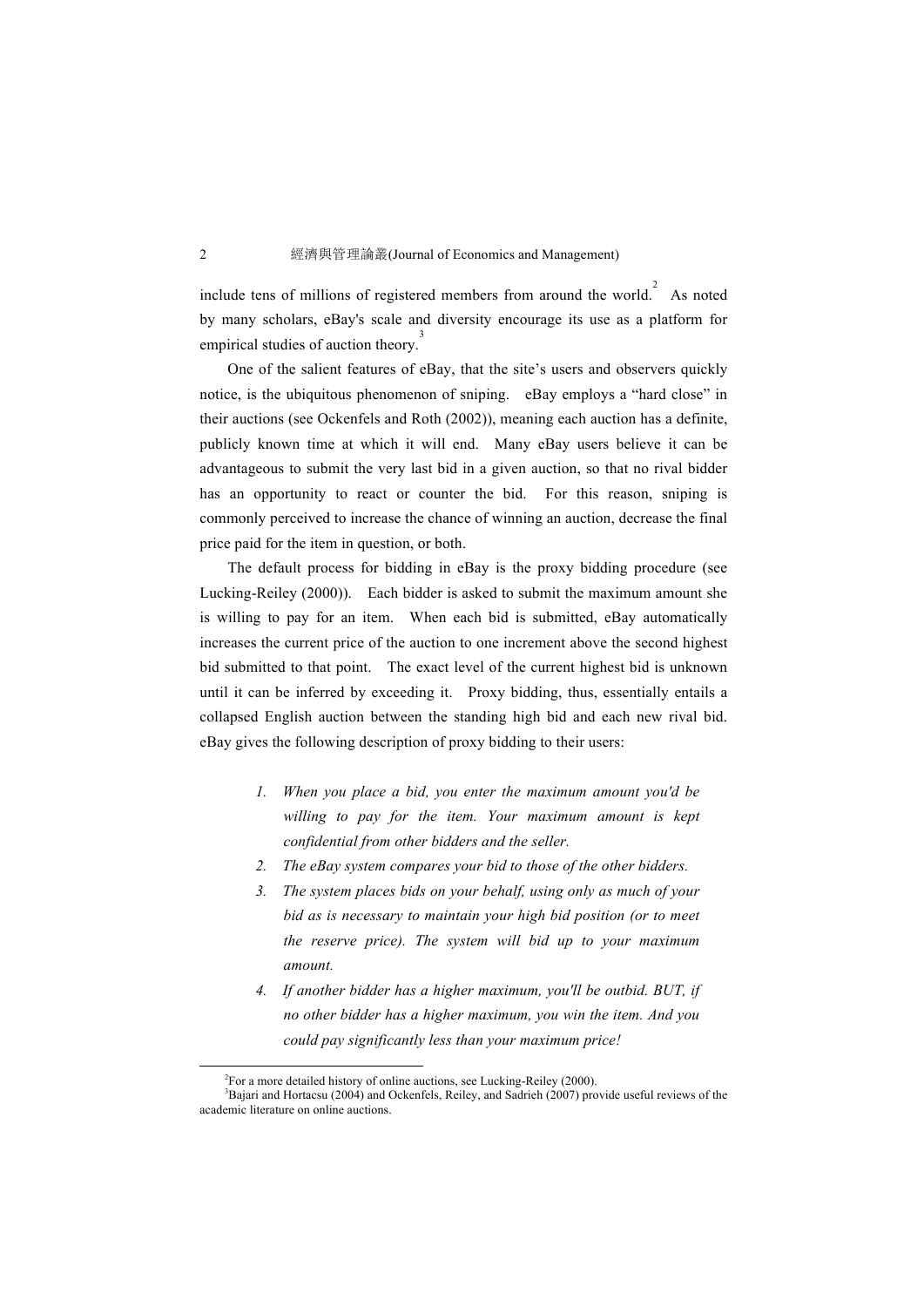Proxy bidding allows bidders maximum flexibility in placing their bid (they may submit their bids at any time—day or night—during the auction period) and requires minimum effort since each bidder needs make only one bid.

If bidders submit their true maximum willingness to pay, there is no need for them to submit a higher bid later. In particular, if all bidders in an auction were to submit their true maximum willingness to pay (assuming this remains constant through the duration of the auction), there would be no benefit at all to sniping; in this situation no rival would want or need to react to a late bid. eBay encourages this use of the proxy bidding process and admonishes each bidder to submit her maximum willingness to pay, as reflected in the following notice regarding sniping:

> *One way to help avoid disappointment is to ensure that the maximum bid you enter on the item page is the highest price that you're willing to pay. The eBay system automatically increases your bid up to the maximum price you specify, so entering a higher maximum may help prevent you from being outbid in the closing seconds of a listing.*

Yet non-proxy bidding appears to have remained quite popular. We find a large incidence of sniping below, as did Roth and Ockenfels (2002) in two categories of items, computers and antiques:

> *20 percent of all last bids on eBay … were submitted within the last hour … Furthermore … a considerable share of bidders submit their bid in the last five minutes (9 percent in Computers and 16 percent in Antiques) … At the auction level: 40 percent of all eBay-Computers auctions and 59 percent of all eBay-Antiques auctions … have last bids in the last 5 minutes … In the 240 eBay-auctions, 89 have bids in the last minute and 29 in the last ten seconds.*

Perhaps the prevalence of sniping is due to a misunderstanding by users about the nature and purpose of proxy bidding. Despite the excellent description of the bidding mechanism, some bidders may still treat eBay auctions as live English auctions. In particular, they may believe that the full value of their bid will be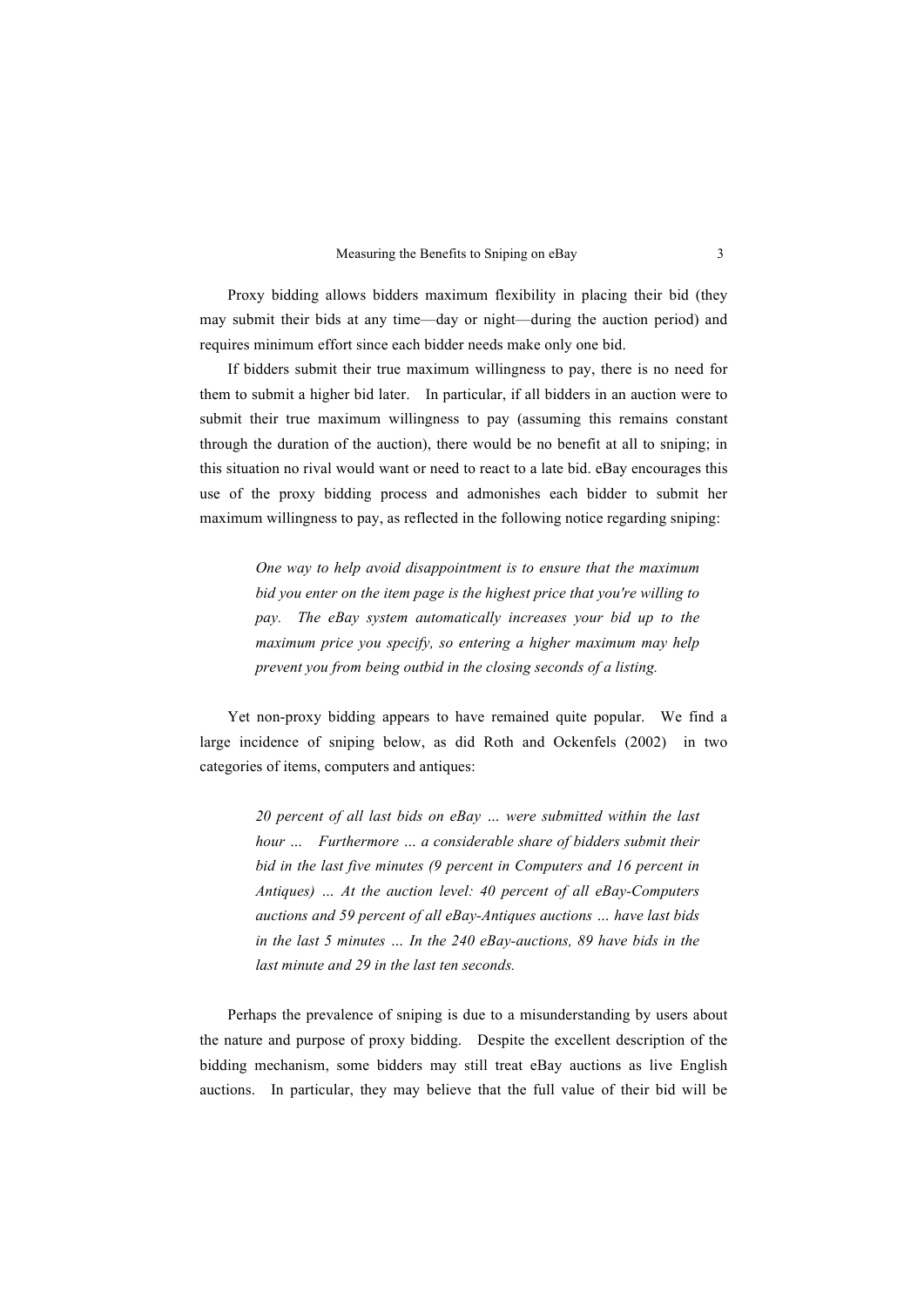posted, as if it were a first-price rather than a second-price auction rule. This would discourage such bidders from bidding their maximum willingness to pay for the item. It is quite common to observe a bidder rapidly submitting a sequence of incrementally higher bids, implying that the bidder wishes to bid slightly more than a rival's proxy bid. This indicates that some bidders are hesitant to reveal their true maximum willingness to pay, and that they misunderstand the nature of proxy bidding. In the presence of such naïve bidders who do not fully understand the mechanism, a sophisticated bidder might reason: why should I submit my full bid early in the auction, giving the naïve bidder a chance to respond and raise her bid, rather than waiting until the end to snipe and not give her a chance to respond? Ariely, Ockenfels and Roth (2006) state this reasoning as follows:

> *Sniping may also be a best response to incremental bidding that is observed both in the field… and in our experimental setting. An incremental bidder starts with a bid below his value and is then prepared to raise his bid when he is outbid. Bidding late on eBay may be a best reply to incremental bidding, because this strategy would not give the incremental bidder any opportunity to respond to being outbid.*

Ely and Hossain (2009) point out a second theoretical reason for sniping, which is that bidders may be choosing among multiple auctions for very similar goods. Suppose I begin shopping for a Luke Skywalker action figure on Wednesday at 1pm. My search turns up ten different auction listings for the item I want, with scheduled auction end times ranging from Wednesday at 2pm to the following Monday at 6pm. I have some incentive to bid on the auction with the soonest end time: in this example, the auction ending only an hour from now, because if I win I get the item sooner, while if I lose I still have the option to bid in the subsequent auctions. If everyone tends to bid in auctions ending soon, this automatically generates late bids in auctions without bidders engaging in particularly strategic behavior.

Sniping has become so popular that a few businesses have been created for the sole purpose of facilitating the submission of last-second bids on eBay. eSnipe is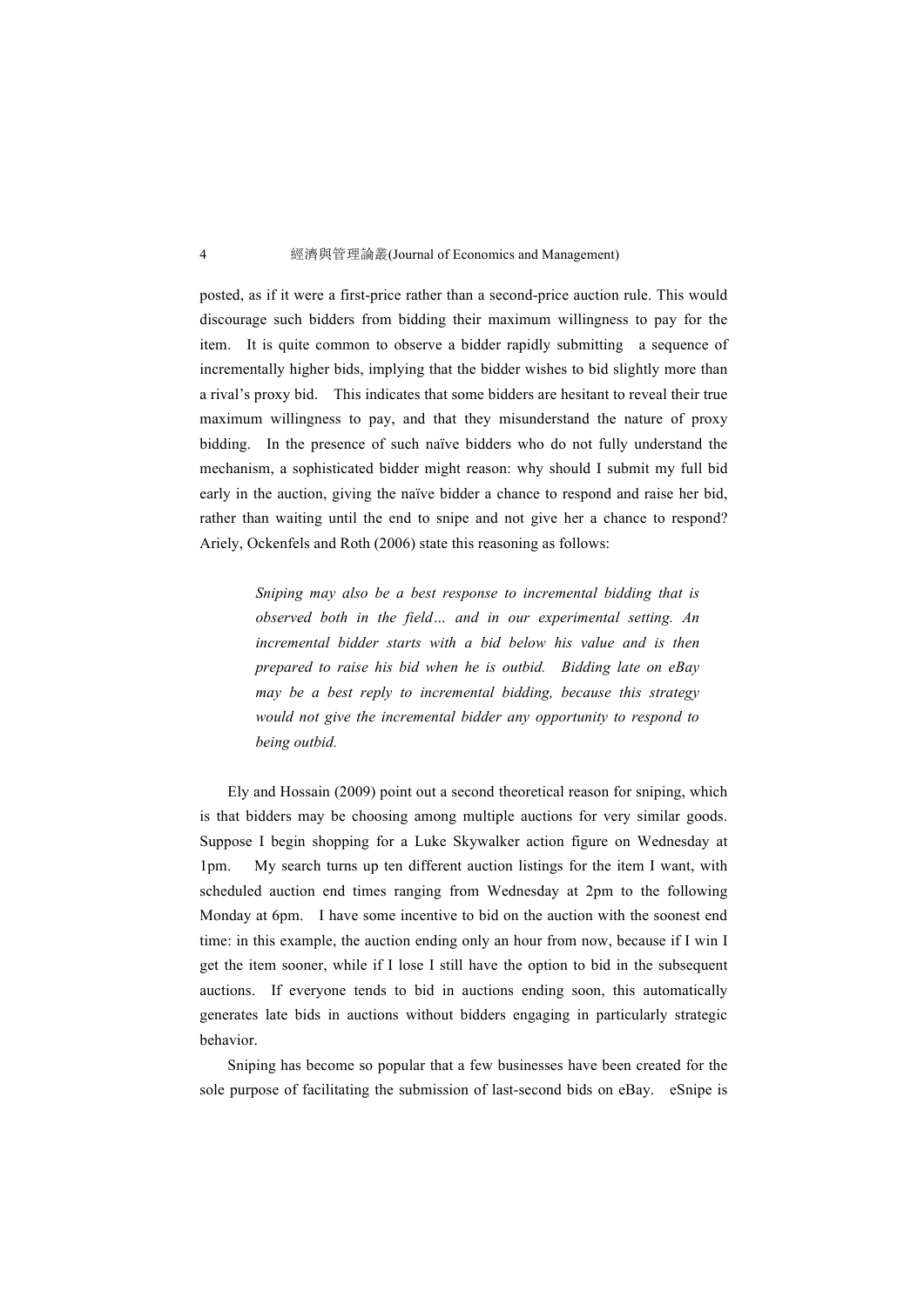one example of an online service that allows a bidder to automatically submit a sniping bid for a given online auction at the amount and time of her choosing (say, within a few seconds of the auction's close).<sup>4</sup> The ease of use of this service as well as the policy to only charge the service fee to customers that actually win the item on which they bid has facilitated the growth of sniping in the late 90s to the levels noted above.

Ariely, Ockenfels, and Roth (2006) conducted sniping experiments in a laboratory context. They found that as bidders gained more experience in the controlled online bidding marketplace, they were more likely to place late bids; this correlation implies sniping may offer a tangible benefit to bidders. This is also consistent with the finding of Roth and Ockenfels (2002) that more experienced (higher-reputation) bidders were more likely to snipe on eBay. In this paper, we go outside the laboratory in order to measure this effect on eBay using a field experiment.

## **2 Experimental Method**

We designed our experiment to measure the benefit of sniping by identifying matched pairs of identical items listed on eBay. We placed an early bid for one of the items, and placed a snipe bid for the other item in the pair. In identifying potential pairs of items, we controlled for a number of variables that could add noise to our data, such as seller, shipping cost, day and time of the auction end, and starting bid level. As much as possible, we tried to choose each pair of auctions so that our bidding strategies were the only factor that varied between them. Thus, any change in the prices paid in the paired auctions would be primarily due to the respective bidding strategies used.

In choosing the types of items to purchase, we looked for categories high availability of identical items. The types chosen were: PlayStation 2 video games, US coin proof sets, DVDs, Xbox video games, Hot Wheels die-cast cars, and Game

 $\overline{4}$ <sup>4</sup>As of 2004, this service had 50,000 registered users—as compared to eBay's 65,000,000 users and placed more than 10,000 bids a day, and those bids totalled about \$16 million per month. For reference, the value of goods sold on eBay in 2003 was \$20 billion. As the \$16 million figure from eSnipe represents the total value of all eSnipe bids (not just winning bids), the proportion of eBay community that used eSnipe was fairly small. While most users apparently submitted snipes manually, we chose to employ eSnipe to guarantee automated, consistent timing of our snipe bids.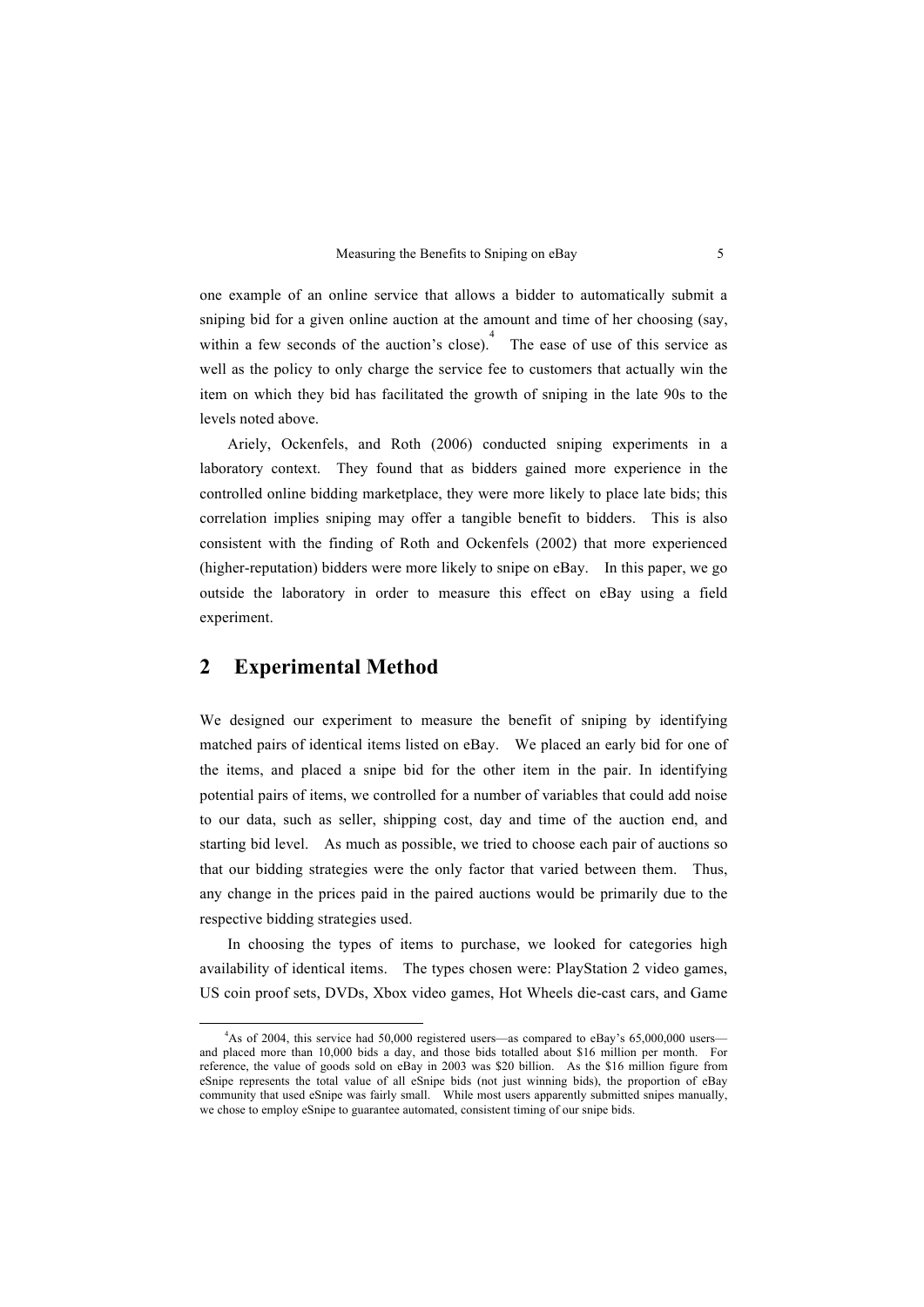Boy Advance video games. These items were more likely to be identical because most of the goods were new, and therefore in the same condition. For the goods that were not new, they were of a measurable condition to which a value could be attached (e.g., the coin proof sets). The categories used were also useful in that they ranged from relatively small bidder pools (Xbox video games) to relatively large bidder pools (DVDs). This also allowed us to look at the effects when different amounts of bidders are taking part in the auction.

Once we identified the types of goods we were interested in, we selected 20 pairs of PlayStation 2 games and 10 pairs of items for each of the remaining five types, for a total of 70 pairs of items. To find these pairs of items, we browsed through each specific category of newly listed goods until we found two items with identical names listed near each other. We started with newly listed goods so that if a suitable pair were found we would be able to place an early bid in one of the two auctions. Identical item listings, including the same use of punctuation and capitalization, usually indicated that the items were being sold by the same seller. Searching for multiple identical items offered by the same seller was the fastest way to locate potential pairs of nearly identical auctions, since such auctions are very often listed at approximately the same time, last for the same number of days, have the same starting bid, require the same shipping costs, and are advertised by identical item display pages. Upon finding a potential pair of auctions, we examined the details of each to confirm that they had the same seller, shipping costs, and auction length. The two auctions in each pair closed typically within hours of each other, as described in Table 1. Our data show that the average number of bidders is lower for the proxy-bid auctions than the sniped auctions, with the averages being 3.34 and 5.56, respectively. We believe this is due to the fact that a late (sniped) bid keeps the price lower for a longer period of time, and thus encourages more entry.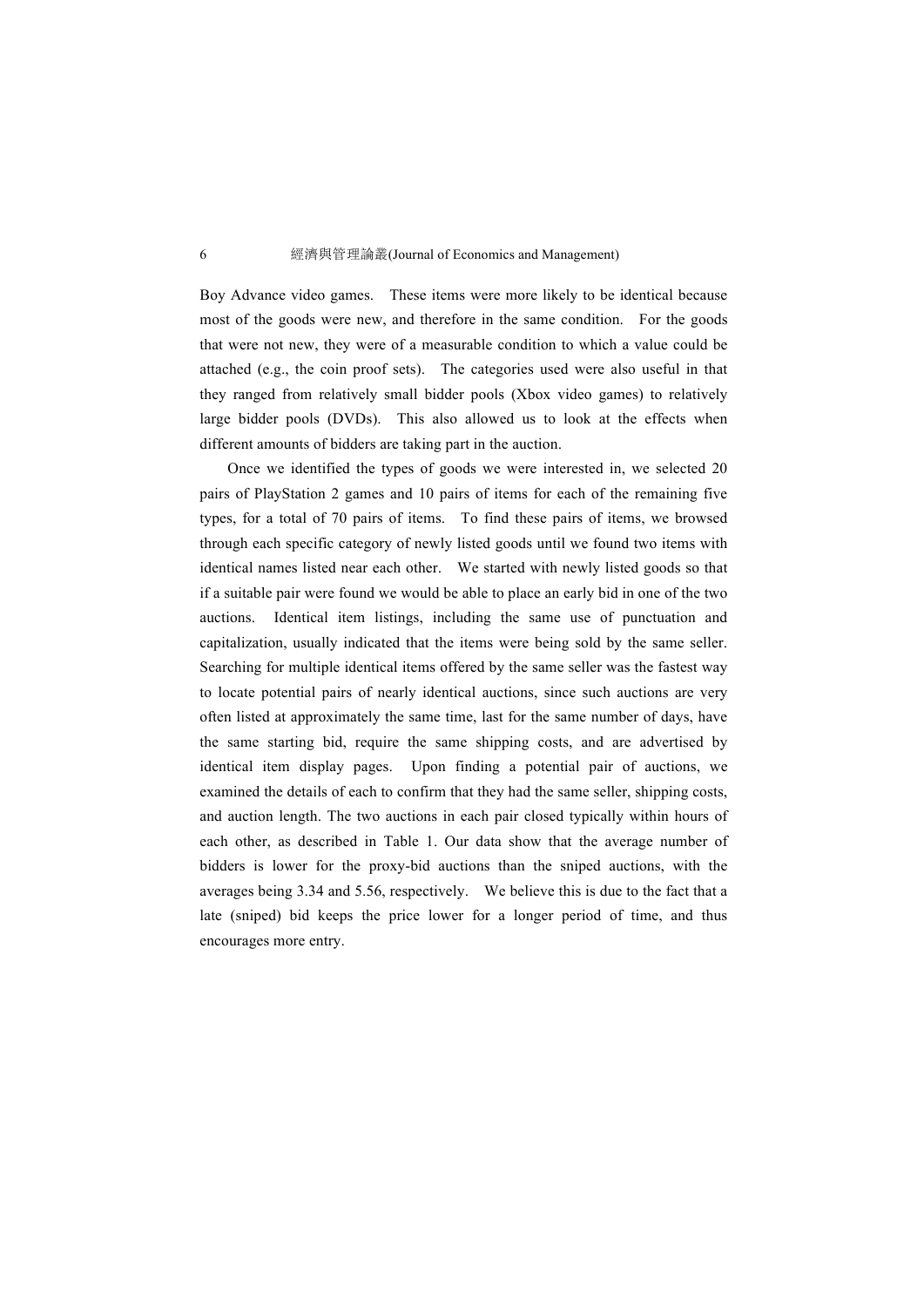## **Table 1: Differences in Auction Pair Close Times by Item Type**

|                        | Time     |          |         |          |
|------------------------|----------|----------|---------|----------|
|                        |          |          |         |          |
| Item                   | Mean     | Max      | Min     | Median   |
| Playstation 2 Games    | 14:04:45 | 23:59:34 | 3:03:35 | 23:59:26 |
| Game Boy Advance Games | 0:00:48  | 0:02:07  | 0:00:00 | 0:00:37  |
| Xbox Games             | 3:05:13  | 3:12:20  | 2:58:24 | 3:01:48  |
| Coin Proof Sets        | 0:21:09  | 0:25:02  | 0:04:50 | 0:23:35  |
| Hot Wheel Cars         | 0:00:57  | 0:02:04  | 0:00:26 | 0:00:34  |
| <b>DVDs</b>            | 0:09:16  | 1:00:00  | 0:00:25 | 0:01:49  |
|                        |          |          |         |          |
| Average Total          | 2:57:01  | 4:46:51  | 1:01:17 | 4:34:38  |

Once we selected a particular auction pair, we needed to determine an appropriate bid level. We wanted the bid to be high enough to win the auction, because in the case that we lose the auction, we do not learn how high the other bidders were willing to go.<sup>5</sup> However, we did not want it to be an unreasonably high bid, to avoid a large monetary risk. We decided to use the Wal-Mart retail price conveniently found on their website—for our bid levels for specific Playstation 2 video games, DVDs, Xbox video games, and Game Boy Advance video games. The items in question were in new condition, and Wal-Mart prices are usually the lowest price at which a consumer can buy a product at an easily accessible "brickand-mortar" store. Based on the widespread availability of Wal-Mart stores and the additional cost of shipping items won on eBay, we felt that most consumers were unlikely to bid above this threshold. The US coin proof sets and Hot Wheels die cast cars were all in mint condition and could be priced at their mint condition price guide value. The coin proof sets were valued by the Professional Coin Grading Service: <http://www.pcgs.com/prices/>, while the Hot Wheels cars were priced by

 $\frac{1}{5}$  ${}^{5}$ Ely and Hossain (2009) experimented with several lower bid amounts. We believe that our strategy of very high bids, designed to win the auction, maximizes statistical power per observation. Ely and Hossain measure both the impact on the final price and the impact on the probability of winning the auction, but with our strategy, the total effect of the snipe can be summarized in the final auction price, given that we submitted very high bids. Submitting a low experimental bid and losing the auction translates into submitting a high experimental bid, winning, and paying a higher final price in the auction. The lower-bid case cannot tell us exactly how much the experimenter would have had to pay to win, so the high-bid case less data censoring and more information.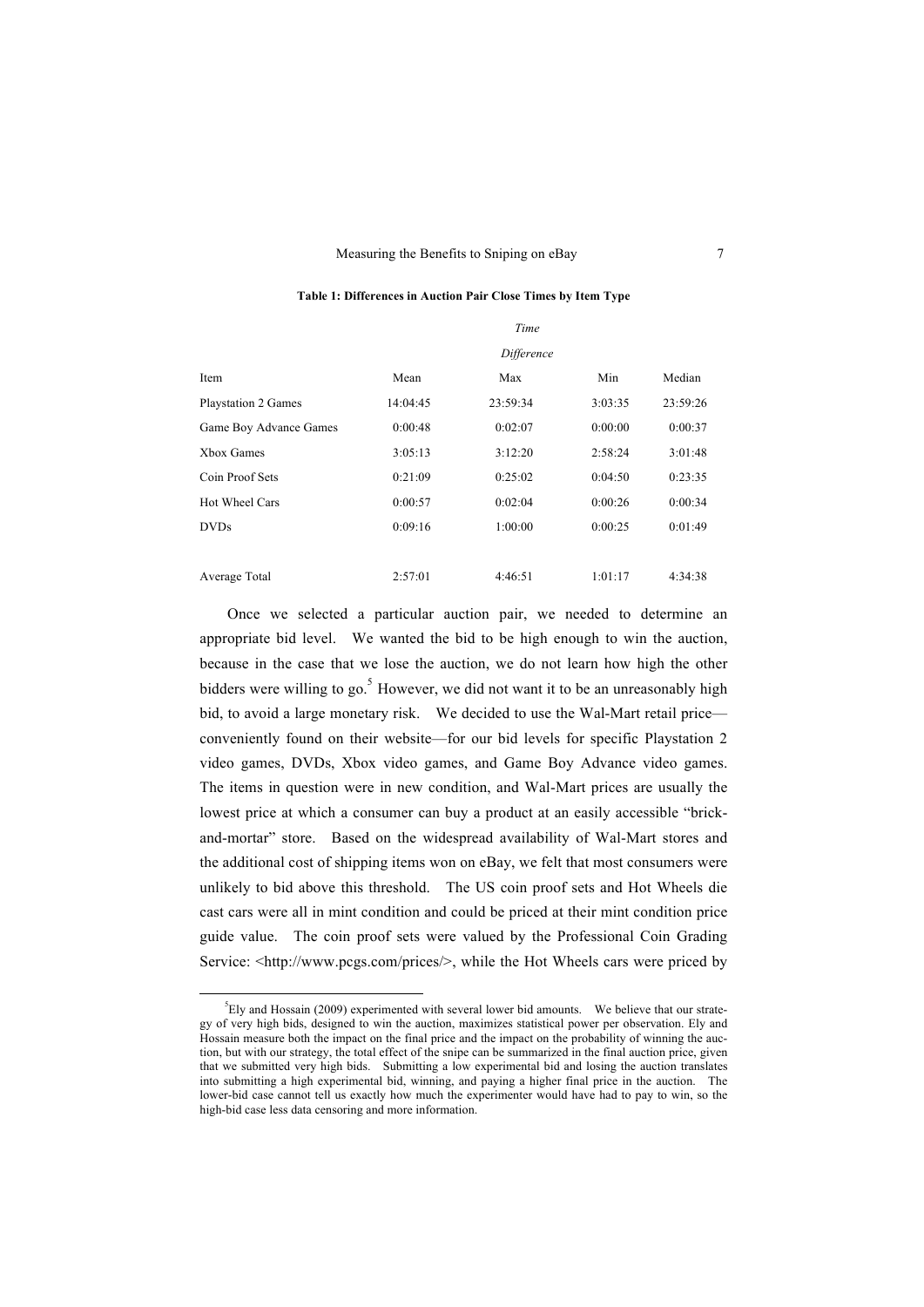Hallsguide.com online price guide: <http://www.hallsguide.com/hotwheels.html>. The authority and widespread availability of these pricing guides gave us confidence that we could win most of these auctions at book price without risking excessively high payments.

In half of the auctions (one item in each pair) we submitted our bid several days before the auction was to end. In the other half of the auctions, we used automated sniping software to place an identical bid exactly 10 seconds before the auction concluded. We hoped that 10 seconds before close would be as near as possible to the end of the auction while ensuring enough time to make sure that our bid would get through and be processed. Since our bids were selected to be high relative to going market prices on eBay, we tended to win both items in each pair of auctions. We randomized whether the snipe treatment was on the first or the second auction in each pair, in order to eliminate any correlation between our treatment and any order effects that might be present on eBay for multiple auctions from the same seller. All auctions took place between November 2003 and April 2004.

## **3 Description of the Data Sample**

For each of the 70 pairs of items on which we bid, we copied both the auction page and the bidding page. Clicking for a description of the item and viewing the auction page allowed us to obtain the most basic information about an auction, including:

-Item name -Item number -Starting bid -Winning bid -Auction length -Number of bids -Number of bidders -Time ended -Seller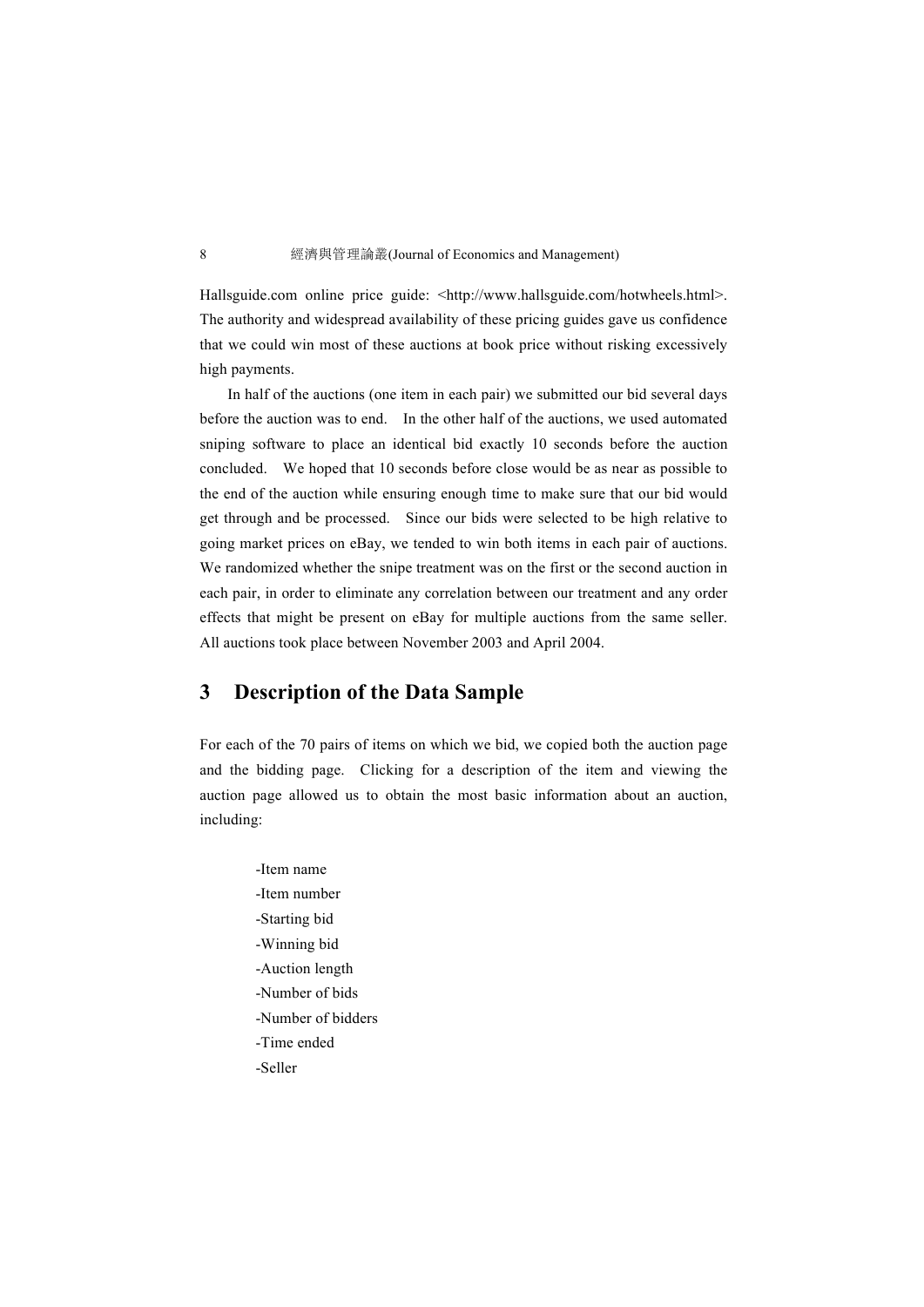Clicking the link on the number of bids on the auction page allowed us to view the bidding page where there was a record of when each bid was made and by whom. These two pages provided all of the necessary data for our analysis. Descriptive statistics of bids that won their auctions and the bids we placed in each category are shown in Tables 2 and 3 respectively.

## **Table 2: Descriptive Statistics of Winning Prices by Item Type**

| Item                   | Mean    | Max     | Min     | Median  |
|------------------------|---------|---------|---------|---------|
| Playstation 2 Games    | \$13.70 | \$33.07 | \$4.95  | \$11.50 |
| Game Boy Advance Games | \$20.19 | \$26.91 | \$11.53 | \$21.04 |
| Xbox Games             | \$19.99 | \$36.00 | \$3.95  | \$20.01 |
| Coin Proof Sets        | \$17.91 | \$32.03 | \$10.50 | \$15.50 |
| Hot Wheel Cars         | \$8.83  | \$11.57 | \$6.99  | \$8.55  |
| <b>DVDs</b>            | \$13.25 | \$18.50 | \$8.10  | \$13.05 |
|                        |         |         |         |         |
| Overall                | \$15.64 | \$36.00 | \$3.95  | \$12.80 |

#### **Table 3: Descriptive Statistics of Our Bids by Item Type**

| Item                       | Mean    | Max     | Min     | Median  |
|----------------------------|---------|---------|---------|---------|
| <b>Playstation 2 Games</b> | \$27.12 | \$49.82 | \$14.85 | \$19.82 |
| Game Boy Advance Games     | \$30.81 | \$34.82 | \$29.79 | \$29.82 |
| Xbox Games                 | \$35.88 | \$47.72 | \$19.72 | \$44.82 |
| Coin Proof Sets            | \$32.62 | \$45.00 | \$16.00 | \$25.00 |
| Hot Wheel Cars             | \$17.19 | \$30.00 | \$10.00 | \$15.00 |
| <b>DVDs</b>                | \$18.02 | \$19.98 | \$15.87 | \$17.98 |
|                            |         |         |         |         |
| Overall                    | \$26.94 | \$49.82 | \$10.00 | \$19.98 |

Although our raw data contained 70 pairs, we were forced to remove some of the pairs of items. Three pairs of US coin proof sets, one pair of Playstation 2 games, and two pairs of DVD movies were eliminated for the purposes of our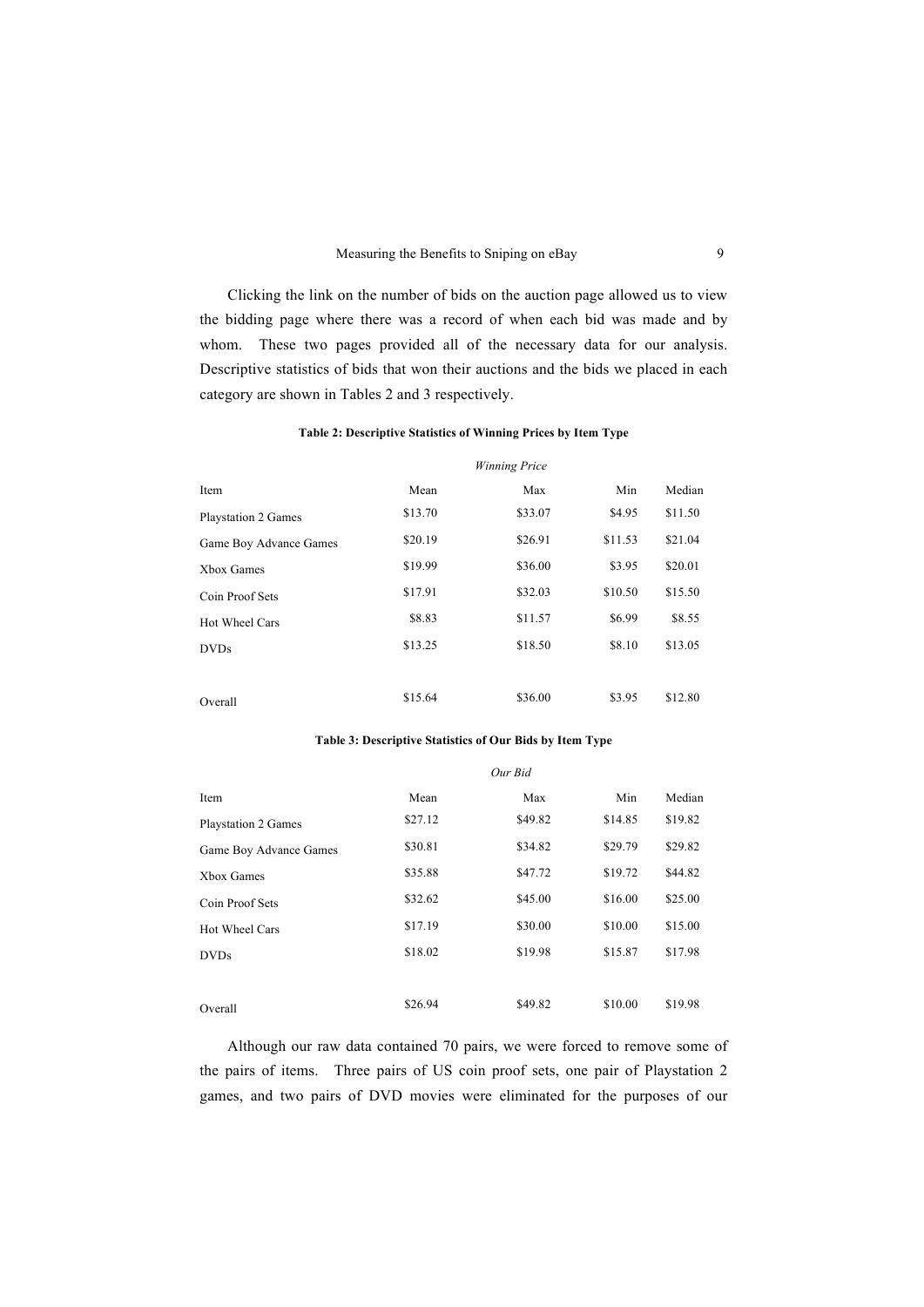analysis because we were outbid in one or both of the auctions, with eight total auctions affected.  $\overline{6}$  Of these eight auctions, we were outbid on three sniped bids and five early bids. We needed to win both auctions in each pair to measure the benefit of sniping, so the affected auction pairs did not provide us with useful data. Also, eBay administrators removed five of the ten pairs of Game Boy Advance games due to suspicion of piracy after we had placed our bids. The total number of pairs remaining for statistical analysis was thus 59.

It is important to note that there were some auctions in which we were the sole bidder. Moreover, five complete pairs of items had no other bidders, which may potentially cause us to underestimate the benefit of sniping. In addition, there were seven individual auctions for which we were the only bidder, while the other auction of the pair had more than one bidder. We retain these auctions in our analysis because they give us the opportunity to include in our analysis the possibility that early bids deter entry by competing bidders (relative to sniping).

## **4 Data Analysis**

We first analyze our claim that the price of a sniped good should be relatively lower than its unsniped counterpart. To get a feel for the data, we present a histogram displaying the difference between the sniped price and proxy price for an auction pair. The bins are sorted by the difference in prices, where lower bins correspond to a larger benefit to sniping. Visual inspection shows that price difference is unimodal but skewed to the left. This indicates a benefit to sniping, which we now quantify numerically.

 $\overline{6}$ <sup>6</sup>The auctions in which we were outbid were surprising to us in that the winners of those auctions paid more than retail price for the Playstation 2 games and DVDs, and more than the "book value" for the coin proof sets. Malmendier and Lee (2011) document systematically that overbidding behavior, relative to available posted prices, is fairly common on eBay.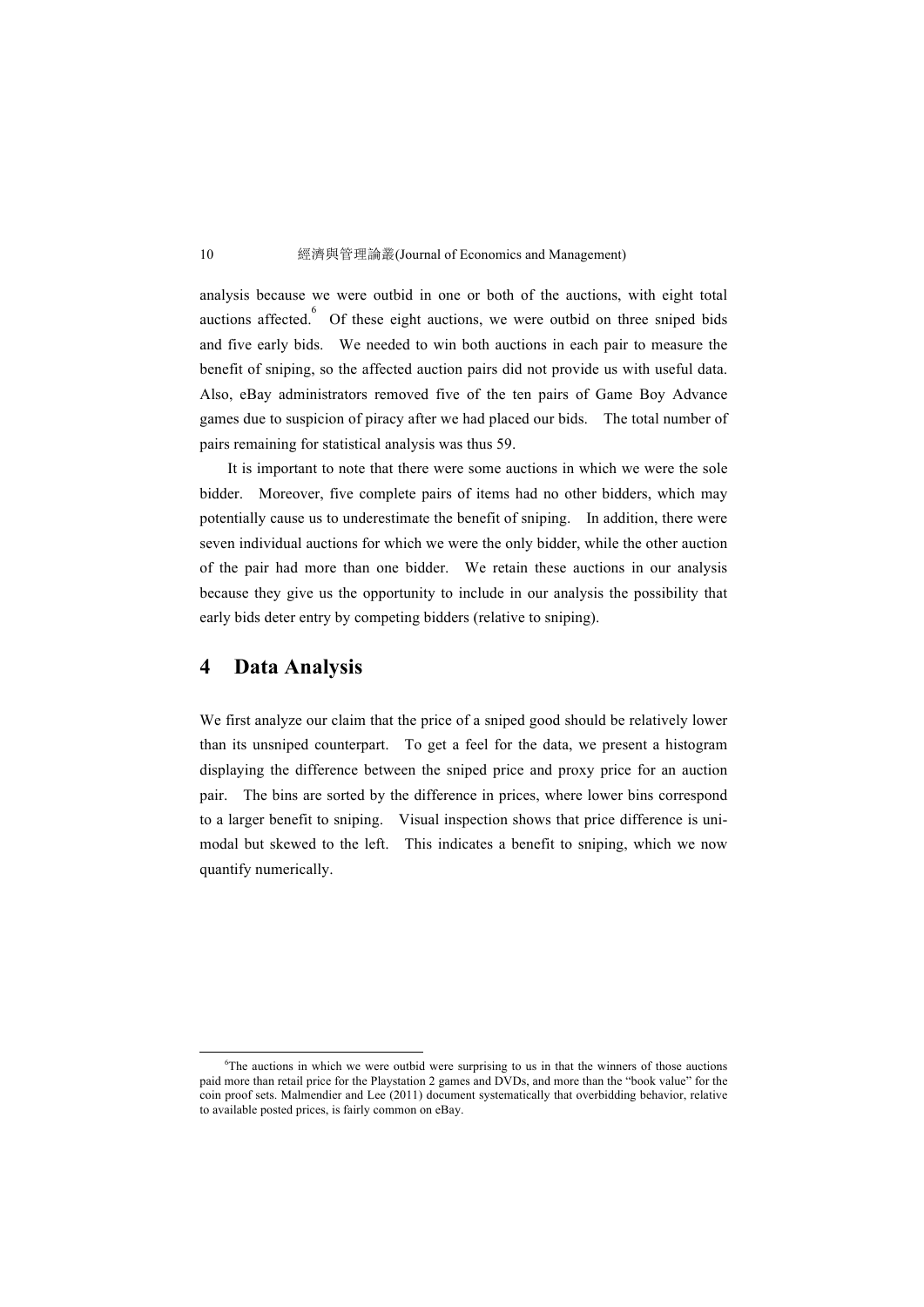

**Figure: The Differences between the Sniped Price and Proxy Price for an Auction Pair**

Although we find a small benefit to sniping, it is not statistically significant. We perform paired-sample tests of means between the closing price of a sniped auction and that of the paired auction in which we placed an early bid. The mean percentage difference between the sniping price and the early-bid price is –2.54%, with a 95% confidence interval of  $[-9.39\%, 4.13\%]$ . Therefore, on average, sniping resulted in a slightly lower closing price relative to bidding early. However, the test statistic of  $-0.74$  indicates that this result is not significant at any reasonable level. Testing instead on the absolute differences in price between the auctions in each pair (sniping minus early bid) produces similar results. The mean absolute difference was –\$0.50, with a 95% confidence interval of [–\$1.43, \$0.43]. This suggests a possible benefit to sniping, but is not significant at the 5% significance level (*t*=-1.09).

We also perform tests of proportions. Under the null hypothesis of no effect, the proportion of pairs where sniped auctions closed at a higher price than early bid auctions should be equal to the proportion where the reverse occurred. A test of this null yields a t-statistic of  $-1.16$ , so we cannot reject this null hypothesis at a 5% significance level.

Overall, we obtain small point estimates of the benefits to sniping, and find that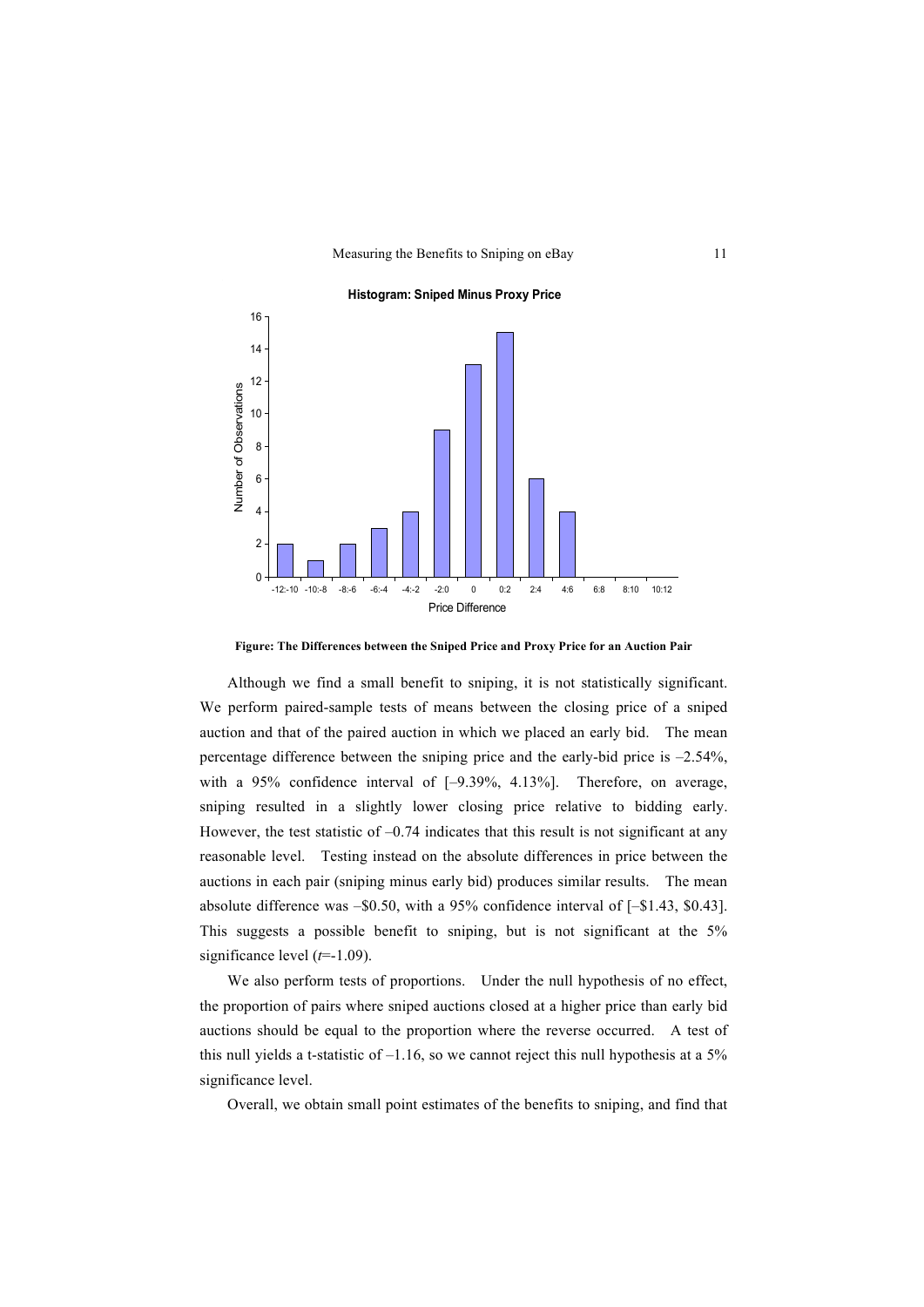these estimates are not statistically significant. For items with closing auction prices on the order of \$15, we estimate the benefit to sniping to be approximately \$0.50±\$1.00. While we clearly have limited statistical power, we do see positive point estimates of the benefits to sniping, and we find that these benefits are relatively small. The upper bound to our confidence interval is on less than \$1.50 per item, consistent with the result of \$1.00 obtained by Ely and Hossain (2009). It is also worth comparing this benefit to the \$0.25 fee charged by eSnipe for bids on items with prices up to \$25.00 on eBay.

We next consider the possibility that the benefit to sniping may vary according to the number of competing bidders. The following are two competing stories that can be told to motivate intuition either way. It is plausible that sniping may be more effective when there are more bidders participating in an auction, since a snipe is less likely to affect the outcome of an auction that has one or zero rival bidders (thin markets will have fewer naïve bidders to best-respond to). Alternatively, sniping may be less effective when there are many bidders, since the probability that the high bidder has significantly overbid (see Malmendier and Lee (2011)) using eBay's proxy bidding may increase in the number of bidders. In this case, if the sniping bid is lower than the current high bidder's overbid, it will only have the effect of raising the closing price for that winning bidder.

Sorting our dataset into two subsets, we attempt to answer whether the benefits to sniping vary with the number of competing bidders. We sort the 59 pairs of auctions by the average number of bidders in each pair, grouping by pair in order to avoid introducing endogenous variation in the number of bidders. We then split our dataset above and below the median pair, leaving ourselves with two subsets of 29 pairs.<sup>7</sup> One subset consists of pairs with relatively low numbers of bidders; the average number of bidders for this subset is 2.62, and the average number of bidders for the high subset is 6.28.

Focusing first on the low subset, we find that sniped auctions closed an average of \$0.72 or 4.19% less than the early-bid auctions. Running tests of means, the respective *t*-statistics (absolute and relative differences, respectively, for sniping minus early bid) are  $-0.73$  and  $-1.22$ , so the small point estimate of a benefit to

 <sup>7</sup> We dropped the median pair, which happened to be unfavorable to the sniping treatment: we paid \$3.29 more in the snipe treatment for an item with \$20 book value.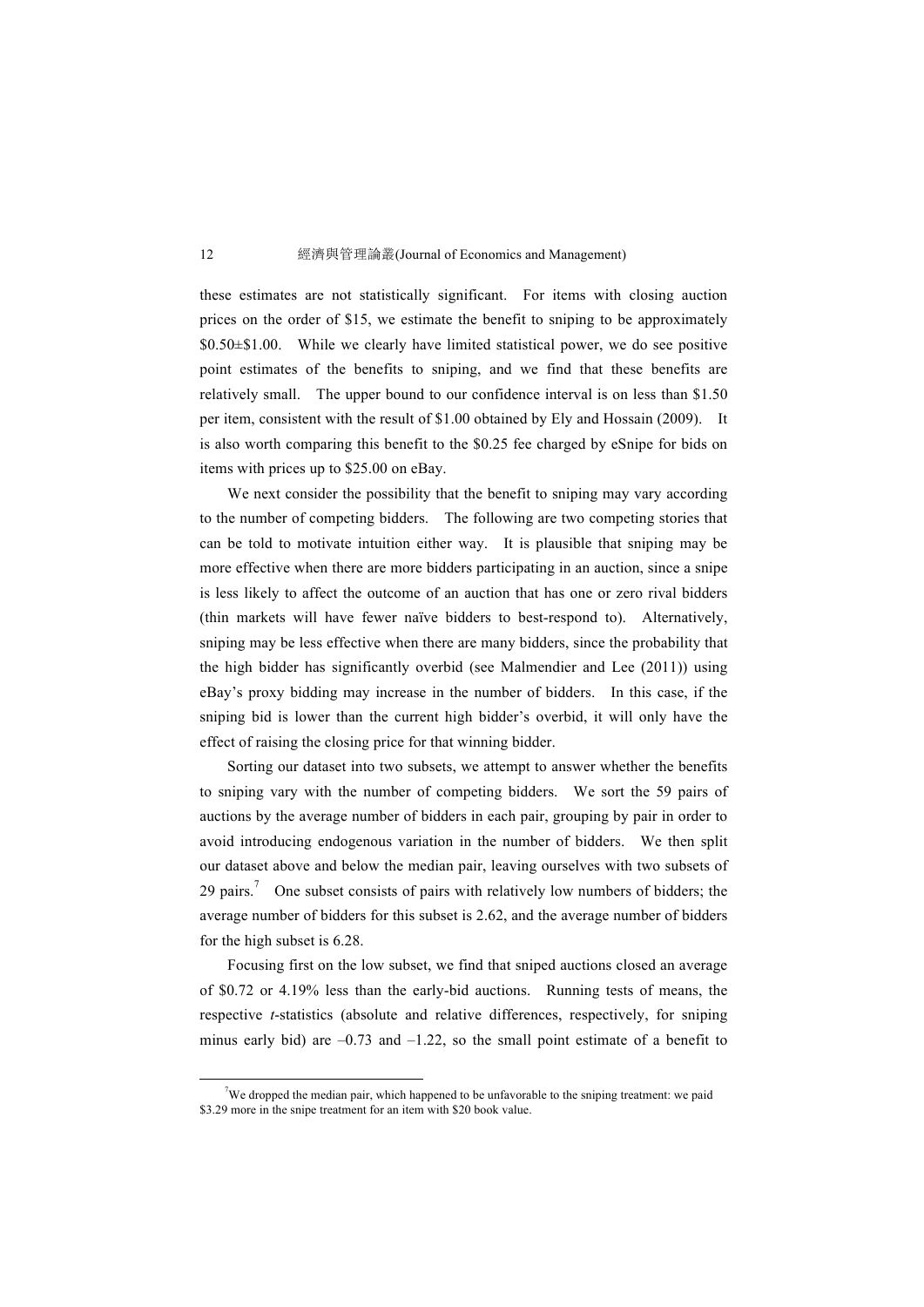sniping is not statistically significant. Turning our attention to the high subset, we find a similar result. Among those pairs, the sniped auctions also yielded cheaper closing prices than their proxy counterparts. On average an auction in the high subset yielded a sniped price lower by \$0.50, or 1.91%, relative to the the earlybidding price. However, a test of the equivalence of means in the two groups fails to reject the null of no effect, with *t*-statistics of -0.69 and -0.48 for absolute and percentage differences, respectively. While we do not have clear statistical significance, our point estimates for the benefits of sniping are higher when there are fewer competing bidders, suggesting that thicker markets may reduce the benefits of sniping.

## **5 Incidence of Sniping**

We were surprised to find small, statistially insignificant benefits to sniping, given past results by Roth and Ockenfels (2002) and Ariley, Ockenfels, and Roth (2006). There are three possibilities that could explain these results. First could be low statistical power, since our confidence intervals are twice as wide as our point estimates. Second, it is possible there was less sniping on eBay as a whole during the period when we were bidding on our auction pairs than during the period when Roth and Ockenfels (2002) collected their data. Third, it may be that sniping is less prevalent within the categories of goods that we chose to bid on than in the categories studied by Roth and Ockenfels (2002).

To investigate these latter two possibilities, we decided to collect additional data in spring 2004 to determine whether sniping still occurs at frequencies similar to those reported by Roth and Ockenfels (2002). To accomplish this, we mimicked their data gathering by choosing 120 laptop computer auctions and 120 antiques auctions, for a total of 240 auctions. We chose the first auctions we saw where the reserve price was met and the Buy-It-Now option was not exercised.<sup>8</sup>

Like Roth and Ockenfels, we then sorted late bids into four overlapping bins: bids made in the last hour, bids made in the last ten minutes, bids made in the last minute, and bids made in the last ten seconds. Our results were that 78.3% of the

 <sup>8</sup> <sup>8</sup>In some auctions a buyer can elect to use the Buy it Now option to negate the auction format and simply directly purchase the item at a known, stated price.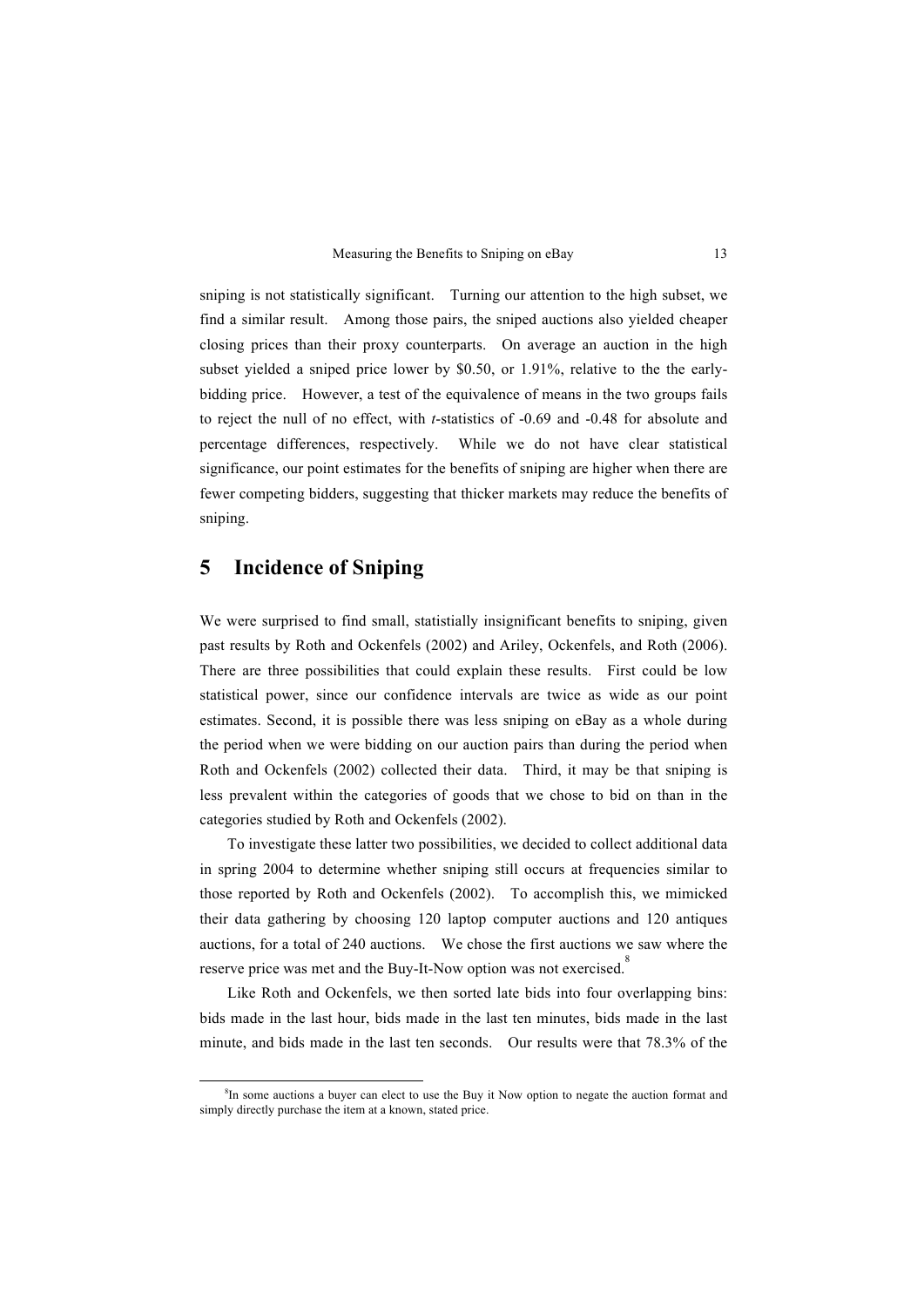bids were made in the last hour, 63.8% in the last ten minutes, 50% in the last minute, and 25.4% in the last ten seconds. Roth and Ockenfels (2002) found 67.9% of bids occurred in the last hour, 55% in the last ten minutes, 37.1% in the last minute, and 12.1% in the last 10 seconds. Our results actually show a noticeable increase in the prevalance of sniping over time, with the percentage of bids occuring in the last hour, ten minutes, one minute, and ten seconds all higher in our sample than in Roth and Ockenfels (2002).

We also added data from two other categories in which we had attempted to measure the benefit to sniping: Playstation 2 games and US coin proof sets. The results are summarized in Table 4. We do find less sniping in our categories than in the categories chosen by Roth and Ockenfels, particularly in coin proof sets, where we see no sniping at all (other than our own) in the last ten seconds of the auction. Sniping appearts to have increased in prevalence in the categories originally chosen by Roth and Ockenfels, but it turns out that at least some of our new categories have less sniping activity than those original categories. The fact that we measure small, insignificant benefits of sniping in our experiments may be due in part to our having chosen categories where sniping is relatively less beneificial.

| Percentage of              |          |       |       |                   |              |
|----------------------------|----------|-------|-------|-------------------|--------------|
| <b>Bids Made</b>           |          |       |       |                   |              |
| Within:                    |          |       |       |                   |              |
| Item Type                  | 1 hour   | 5 min | 1 min | 10 <sub>sec</sub> | $#$ of Items |
| $L$ aptops + Antiques      | 78.3%    | 63.8% | 50%   | 25.4%             | 240          |
| <b>Playstation 2 Games</b> | $90.0\%$ | 50.0% | 33.3% | $7.0\%$           | 30           |
| <b>US Coin Proof Sets</b>  | 70.0%    | 36.7% | 6.7%  | $0.0\%$           | 30           |

#### **Table 4: Incidence of Sniping on eBay in Spring 2004**

## **6 Conclusion**

Previous research has implied benefits to sniping in online auctions. In a controlled experiment, we directly measure these benefits to be small and statistically insignificant, with sniping yielding a price reduction of \$0.50±\$1.00 relative to placing our bid early. We hypothesized that the benefits to sniping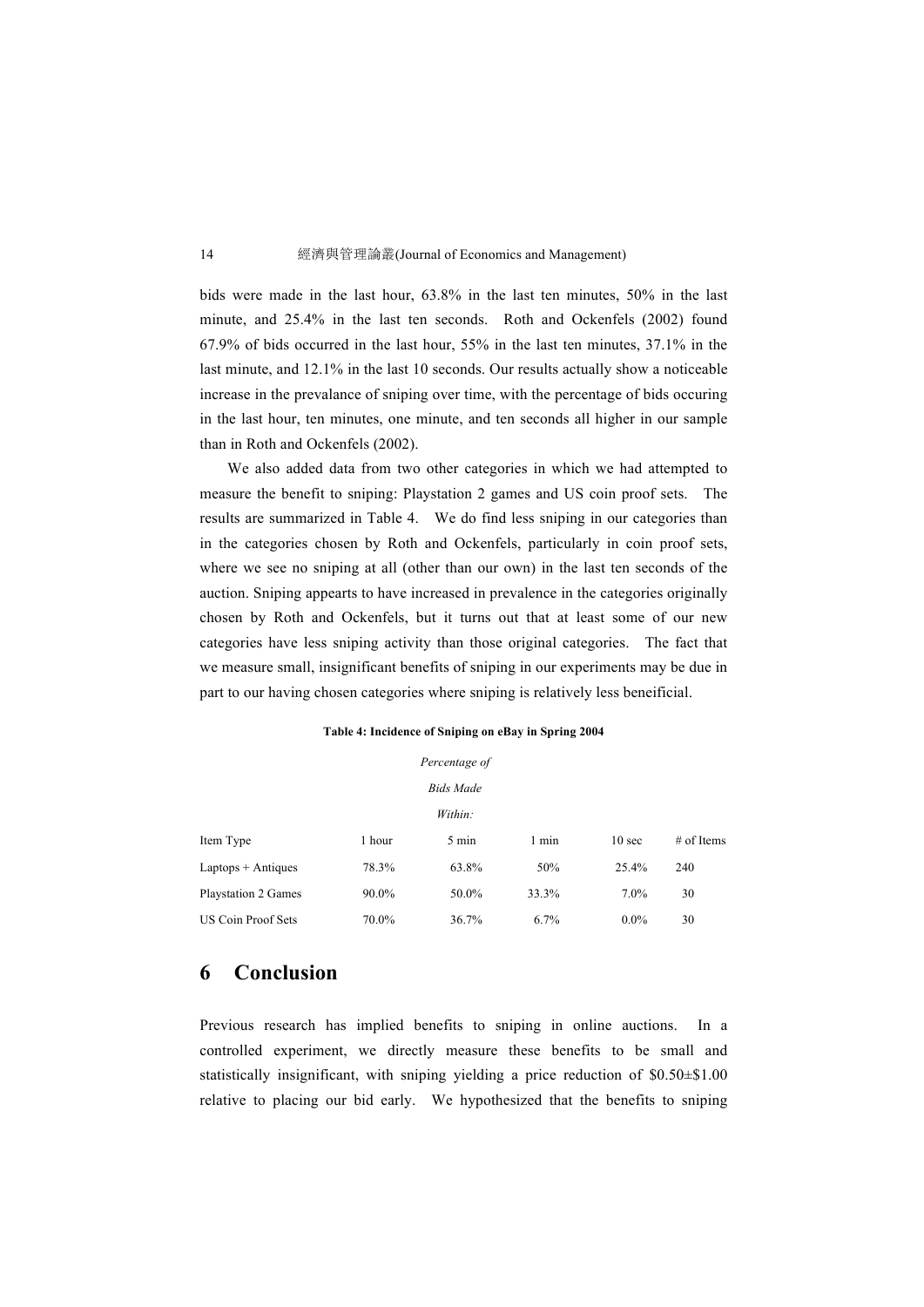might be small due to bidder competition, but we found no evidence of the benefits to sniping being greater in thinner versus thicker markets. We also hypothesized that the benefits of sniping may have eroded over time as bidders have become more sophisticated, but we found that the frequency of sniping remained as high during the period of our study as it did during Roth and Ockenfels' data collection five years earlier. We did find that the categories studied by Roth and Ockenfels experience somewhat more sniping than the categories we chose to study in our experiment.

Our lack of statistical significance may be due in large part to lack of statistical power. Ely and Hossain (2009) have independently performed a similar experiment with four times as many auctions, and managed to find a statistically significant benefit of slightly more than \$1.00 per auction. Several differences between our experimental designs are worth noting. While we always submitted a very high bid, in order to have a high chance of winning and therefore measuring a quantitative effect, Ely and Hossain varied their treatment between high and low bids. While we chose a number of different types of goods, from Hot Wheels cars to collectible coin sets to Playstation games, Ely and Hossain focused exclusively on DVDs. A further difference between our studies is that we focused on identical matched pairs of items, while Ely and Hossain allowed for other differences between auctions. Our studies complement each other in showing that the small measured benefits of sniping are robust over a relatively wide range of eBay auctions.

## **References**

- Ariely, D., A. Ockenfels, and A. E. Roth, (2005), "An Experimental Analysis of Ending Rules in Internet Auctions," *RAND Journal of Economics*, 36, 890-907.
- Bajari, P. and A. Hortaçsu, (2004), "Economic Insights from Internet Auctions," *The Journal of Economic Literature*, 42, 457-486.
- eBay, Inc., (2004), "Proxy Bidding (for Buyers)," from http://pages.ebay.com/help/buy/proxy-bidding.html.
- Ely, J. and T. Hossain, (2009), "Sniping and Squatting in Auction Markets," *American Economic Journal: Microeconomics*,1, 68-94.